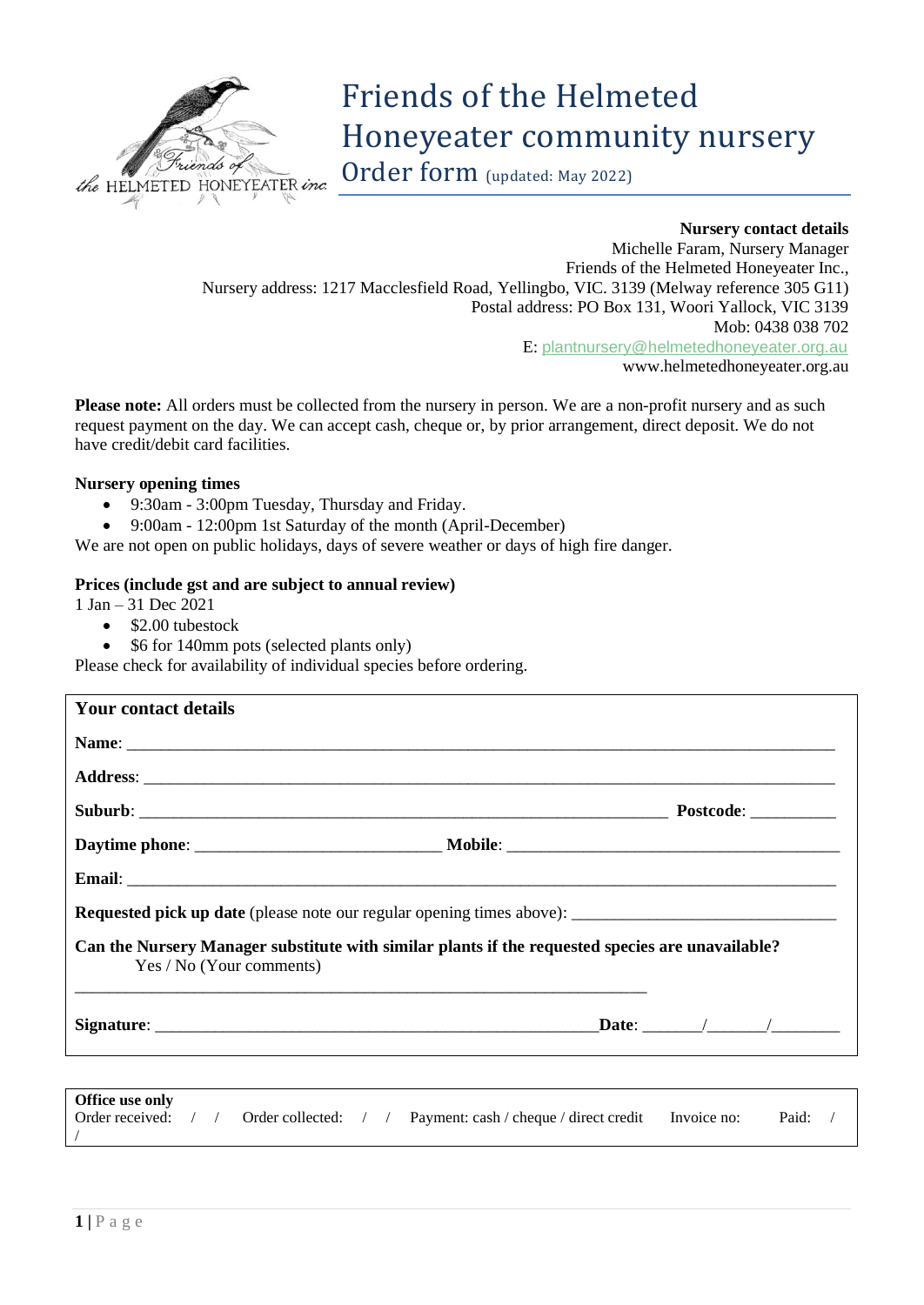# **Species list**

| <b>Botanical name</b>                                  | <b>Number tubestock</b><br><b>Common name</b>  |          | Number 140mm  |
|--------------------------------------------------------|------------------------------------------------|----------|---------------|
|                                                        |                                                | required | pots required |
| Upper storey species. Trees 5m +<br>Acacia melanoxylon | Blackwood                                      |          |               |
| Eucalyptus baxteri                                     |                                                |          | n/a           |
|                                                        | <b>Brown Stringybark</b><br>Mountain Swamp Gum |          | n/a<br>n/a    |
| Eucalyptus camphora                                    | Silver-leaf or Mealy Stringybark               |          |               |
| Eucalyptus cephalocarpa                                |                                                |          | n/a           |
| Eucalyptus cypellocarpa                                | Mountain Grey Gum                              |          | n/a           |
| Eucalyptus dives                                       | <b>Broad-leaf Peppermint</b>                   |          | n/a           |
| Eucalyptus fulgens                                     | Green Scentbark                                |          | n/a           |
| Eucalyptus goniocalyx                                  | Long-leafed Box                                |          | n/a           |
| Eucalyptus macrorhyncha                                | Red Stringybark                                |          | n/a           |
| Eucalyptus obliqua                                     | Messmate                                       |          | n/a           |
| Eucalyptus ovata var. ovata                            | Swamp Gum                                      |          | n/a           |
| Eucalyptus radiata                                     | Narrow-leaf Peppermint                         |          | n/a           |
| Eucalyptus regnans                                     | Mountain Ash                                   |          | n/a           |
| Eucalyptus rubida                                      | Candlebark                                     |          | n/a           |
| Eucalyptus sieberi                                     | Silvertop Ash                                  |          | n/a           |
| Eucalyptus viminalis                                   | Manna or Ribbon Gum                            |          | n/a           |
| <b>Upper middle storey species. Trees 3-25m tall</b>   |                                                |          |               |
| Acacia dealbata                                        | <b>Silver Wattle</b>                           |          | n/a           |
| Acacia genistifolia                                    | <b>Spreading Wattle</b>                        |          | n/a           |
| Acacia mearnsii                                        | <b>Black Wattle</b>                            |          | n/a           |
| Allocasuarina littoralis                               | <b>Black Sheoak</b>                            |          | n/a           |
| Hedycarya angustifolia                                 | <b>Austral or Native Mulberry</b>              |          | n/a           |
| Leptospermum grandifolium                              | Mountain Tea-tree                              |          | n/a           |
| Lomatia fraseri                                        | Tree or Forest Lomatia                         |          | n/a           |
| Lomatia myricoides                                     | River or Long-leaf Lomatia                     |          | n/a           |
| Melaleuca ericifolia                                   | Swamp Paperbark                                |          | n/a           |
| Olearia argophylla                                     | Musk Daisy-bush                                |          | n/a           |
| Pomaderris aspera                                      | Hazel Pomaderris                               |          | n/a           |
| Prostanthera lasianthos                                | Victorian Christmas Bush                       |          | n/a           |
| Myrsine howittiana                                     | Muttonwood                                     |          | n/a           |
| Lower middle storey species. Shrubs 1.5-10m            |                                                |          |               |
| Acacia myrtifolia                                      | Myrtle Wattle                                  |          | n/a           |
| Acacia stricta                                         | Hop Wattle                                     |          | n/a           |
| Acacia strictophylla                                   | Dandenong Ranges Cinnamon Wattle               |          | n/a           |
| Acacia verticillata                                    | <b>Prickly Moses</b>                           |          | n/a           |
| Banksia spinulosa                                      | Hairpin Banksia                                |          | n/a           |
| Bursaria spinosa                                       | Sweet Bursaria                                 |          | n/a           |
| Cassinia aculeata                                      | Common Cassinia                                |          | n/a           |
| Cassinia arcuata                                       | Drooping Cassinia                              |          | n/a           |
| Coprosma quadrifida                                    | Prickly Currant-bush                           |          | n/a           |
| Goodia lotifolia                                       | Golden Tip                                     |          | n/a           |
| Gynatrix pulchella                                     | Hemp Bush                                      |          | n/a           |
| Hakea decurrens                                        | <b>Bushy Needlewood</b>                        |          | n/a           |
| Hakea nodosa                                           | <b>Yellow Hakea</b>                            |          | n/a           |
| Hakea teretifolia                                      | Dagger Hakea                                   |          | n/a           |
| Hakea ulicina                                          | Furze Hakea                                    |          | n/a           |
| Melicytus dentata                                      | <b>Tree Violet</b>                             |          | n/a           |
| Indigofera australis                                   | Austral Indigo                                 |          | n/a           |
| Kunzea sp.                                             | Burgan                                         |          | n/a           |
| Kunzea leptospermoides                                 | Yarra Burgan                                   |          | n/a           |
| Leptospermum continentale                              | Prickly Tea-tree                               |          | n/a           |
| Leptospermum grandifolium                              | Mountain Tea-tree                              |          | n/a           |
| Leptospermum lanigerum                                 | <b>Woolly Tea-tree</b>                         |          | n/a           |
| Leptospermum scoparium                                 | <b>Broom Tea-tree</b>                          |          | n/a           |
| Melaleuca squarrosa                                    | <b>Scented Paperbark</b>                       |          | n/a           |
| Melaleuca parvistaminea                                | Rough-barked Honey-myrtle                      |          | n/a           |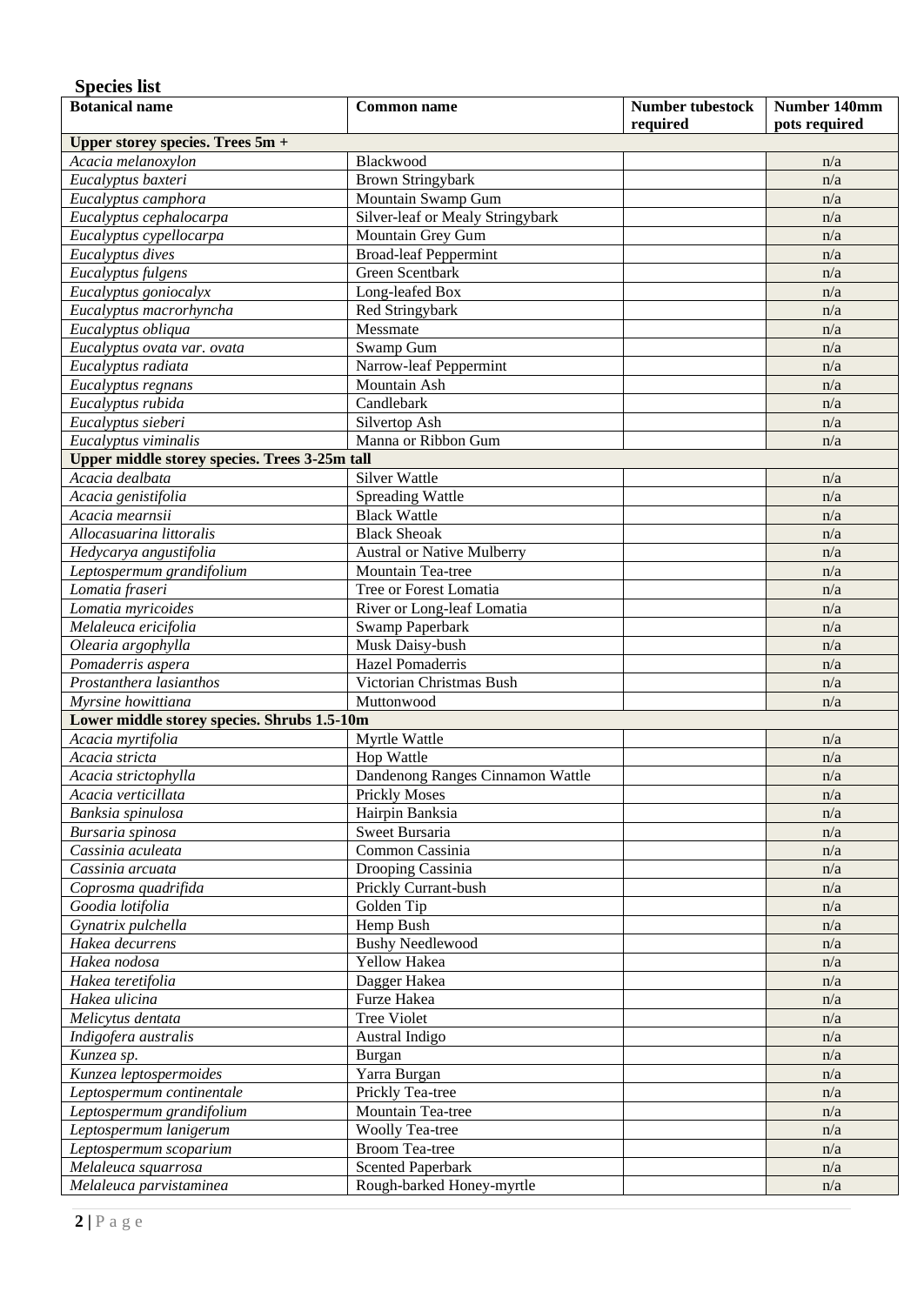| <b>Botanical name</b>                            | <b>Common name</b>                | <b>Number tubestock</b><br>required | Number 140mm<br>pots required |
|--------------------------------------------------|-----------------------------------|-------------------------------------|-------------------------------|
| Olearia lirata                                   | Snow Daisy-bush                   |                                     | n/a                           |
| Olearia phlogopappa                              | Dusty Daisy-bush                  |                                     | n/a                           |
| Ozothamnus ferrugineus                           | <b>Tree Everlasting</b>           |                                     | n/a                           |
| Pimelea axiflora ssp. Axiflora                   | <b>Bootlace Bush</b>              |                                     | n/a                           |
| Polyscias sambucifolia                           | <b>Elderberry Panax</b>           |                                     | n/a                           |
| Pomaderris lanigera                              | <b>Woolly Pomderris</b>           |                                     | n/a                           |
| Solanum aviculare                                | Kangaroo Apple                    |                                     | n/a                           |
| Solanum lacinatum                                | Large Kangaroo-apple              |                                     | n/a                           |
| Under storey species. Small shrubs under 2m tall |                                   |                                     |                               |
| Acacia brownii                                   | Heath Wattle                      |                                     | n/a                           |
| Allocasuarina paludosa                           | Scrub Sheoak                      |                                     | n/a                           |
| Bauera rubioides                                 | Wiry Bauera, River or Dog Rose    |                                     | n/a                           |
| Brachyscome multifida                            | <b>Cut-leaf Daisy</b>             |                                     |                               |
| Chrysocephalum semipapposum                      | <b>Clustered Everlasting</b>      |                                     | n/a                           |
| Corondium scorpioides                            | <b>Button Everlasting</b>         |                                     | n/a                           |
| Corondium aff. scorpioides (Lowland              |                                   |                                     | n/a                           |
| Swamp)                                           |                                   |                                     |                               |
| Correa reflexa (green)                           | Common Correa, Native Fuchsia     |                                     | n/a                           |
| Correa reflexa var. lobatus                      | <b>Powelltown Correa</b>          |                                     | n/a                           |
| Daviesia leptophylla                             | Narrow-leaf or Slender Bitter-pea |                                     | n/a                           |
| Epacris gunnii                                   | Heath                             |                                     | n/a                           |
| Epacris impressa                                 | <b>Common Pink Heath</b>          |                                     |                               |
| Gonocarpus tetragynus                            | <b>Common Raspwort</b>            |                                     | n/a                           |
| Goodenia ovata                                   | Hop Goodenia                      |                                     | n/a                           |
| Helichrysum semipapposum                         | <b>Clustered Everlasting</b>      |                                     | n/a                           |
| Lomatia ilicifolia                               | <b>Holly Lomatia</b>              |                                     | n/a                           |
| Lythrum salicaria                                | Purple Loosestrife                |                                     | n/a                           |
| Mentha australis                                 | <b>River Mint</b>                 |                                     |                               |
| Olearia glandulosa                               | Swamp Daisy-bush                  |                                     | n/a                           |
| Olearia myrsinoides                              | Silky Daisy-bush                  |                                     | n/a                           |
| Olearia rugosa                                   | Wrinkled Daisy-bush               |                                     | n/a                           |
| Platylobium infecundum                           | Famine Flat-pea                   |                                     | n/a                           |
| Pultenaea gunnii ssp. gunnii                     | Golden Bush-pea                   |                                     | n/a                           |
| Pultenaea scabra                                 | Rough Bush-pea                    |                                     | n/a                           |
| Rubus parvifolius                                | Native Raspberry                  |                                     | n/a                           |
| Sambucus gaudichaudiana                          | White Elderberry                  |                                     | n/a                           |
| Sigesbeckia orientalis ssp. orientalis           | Indian Weed                       |                                     | n/a                           |
| Solanum prinophyllum                             | <b>Forest Nightshade</b>          |                                     | n/a                           |
| Spyridium parvifolium                            | <b>Dusty Miller</b>               |                                     | n/a                           |
| Stackhousia monogyna                             | Creamy Stackhousia                |                                     | n/a                           |
| Tetratheca ciliata                               | Pink-bells                        |                                     |                               |
| Grasses, herbs, lilies & sedges                  |                                   |                                     |                               |
| Arthropodium milleflorum                         | Pale Vanilla-lily                 | n/a                                 |                               |
| Arthropodium strictum                            | Chocolate Lily                    |                                     | n/a                           |
| Ausrostipa rudis ssp. Rudis                      | Veined Spear-grass                |                                     | n/a                           |
| Austrofestuca hookeriana                         | <b>Hooker Fescue</b>              |                                     | n/a                           |
| Austrostipa rudis                                | Veined Spear-grass                |                                     | n/a                           |
| <b>Bulbine</b> bulbosa                           | <b>Bulbine Lily</b>               |                                     |                               |
| Carex appressa                                   | Tall Sedge                        |                                     | n/a                           |
| Carex breviculmis                                | Common Grass-sedge                |                                     | n/a                           |
| Dianella admixta                                 | Spreading Flax-lily               |                                     | n/a                           |
| Dianella laevis var. laevis                      | Pale Flax-lily                    |                                     |                               |
| Dianella tasmanica                               | Tasman Flax Lily                  |                                     | n/a                           |
| Diplarrena moraea                                | <b>Butterfly Flag</b>             |                                     | n/a                           |
| Echinopogon ovatus var. ovatus                   | <b>Hedgehog Grass</b>             |                                     | n/a                           |
| Empodisma minus                                  | Spreading Rope-rush               |                                     | n/a                           |
| Gahnia sieberiana                                | Red-fruit Saw-sedge               |                                     | n/a                           |
| Hookerochloa hookeriana                          | Hooker's Fescue                   |                                     | n/a                           |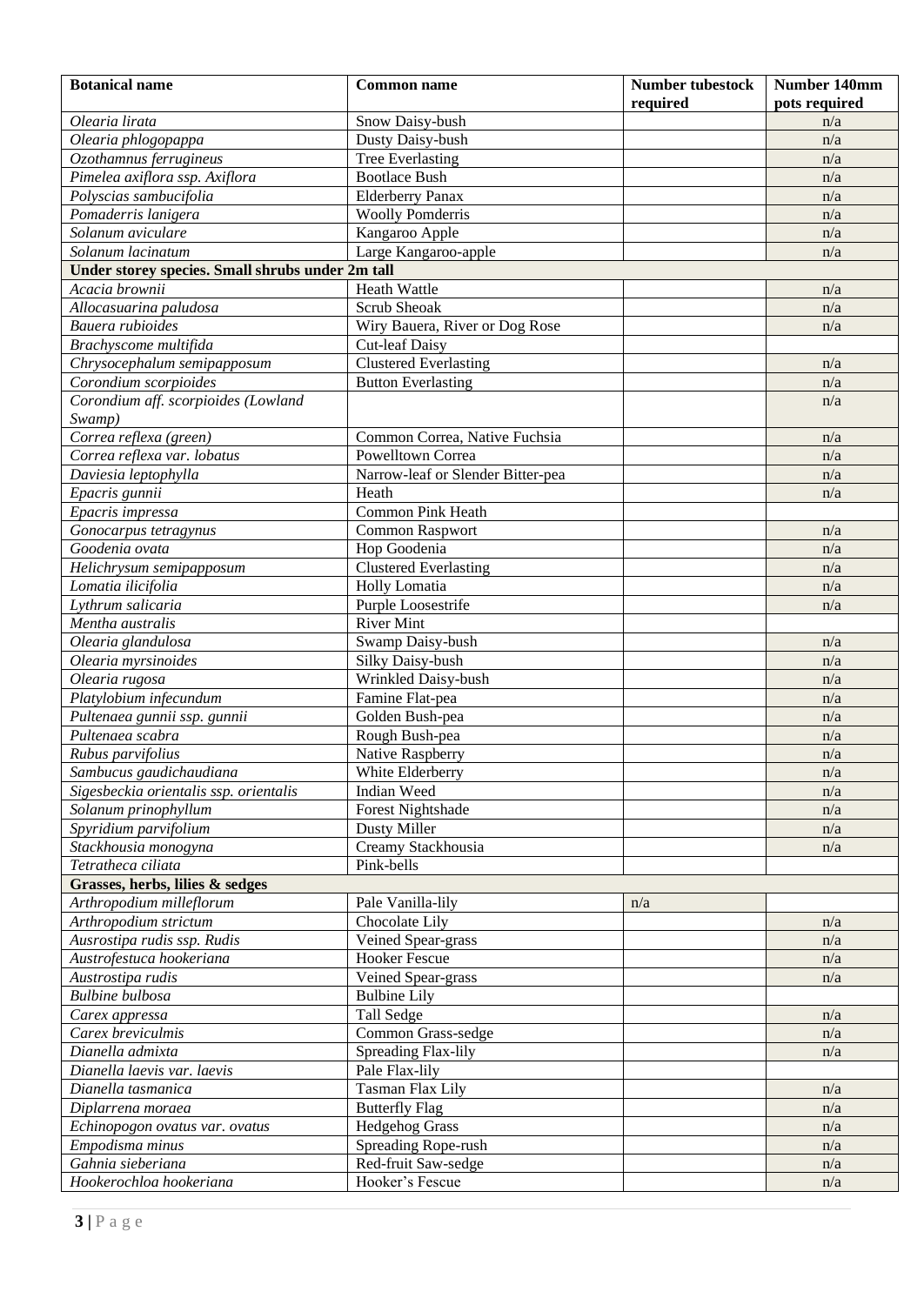| <b>Botanical name</b>                       | <b>Common name</b>                   | <b>Number tubestock</b><br>required | Number 140mm<br>pots required |
|---------------------------------------------|--------------------------------------|-------------------------------------|-------------------------------|
| Imperata cylindrical                        | <b>Blady Grass</b>                   |                                     | n/a                           |
| Joycea pallida                              | Red Anther Wallaby-grass             |                                     | n/a                           |
| Lepidosperma filiforme                      | Common Rapier-sedge                  |                                     | n/a                           |
| Lepidosperma laterale var. majus            | Variable Sword-sedge                 |                                     | n/a                           |
| Lomandra filifformis ssp. filiformis        | Wattle Mat-rush                      |                                     | n/a                           |
| Lomandra longifolia                         | Spiny-headed Mat-rush                |                                     | n/a                           |
| Microlaena stipoides                        | <b>Weeping Grass</b>                 |                                     | n/a                           |
| Patersonia fragilis                         | Short Purple-flag                    |                                     | n/a                           |
| Patersonia occidentalis                     | Long Purple-flag                     |                                     |                               |
| Poa ensiformis                              | Purple-sheath or Sword Tussock-grass |                                     | n/a                           |
| Poa labillardierei var. labillardierei      | Common Tussock-grass                 |                                     | n/a                           |
| Poa sieberiana var. sieberiana              | Grey Tussock-grass                   |                                     | n/a                           |
| Poa tenera                                  | Slender Tussock-grass                |                                     | n/a                           |
| Rytidosperma fulvum                         | Copper-awned Wallaby-grass           |                                     | n/a                           |
| Rytidosperma penicillatum                   | Weeping Wallaby-grass                |                                     | n/a                           |
| Rytidosperma pilosum var. pilosum           | Velvet Wallaby-grass                 |                                     | n/a                           |
| Rytidospermum racemosum                     | Slender Wallaby-grass                |                                     | n/a                           |
| Schoenus apogon                             | Common Bog-sedge                     |                                     | n/a                           |
| Stylidium armeria                           | Thrift-leaved Triggerplant           |                                     | n/a                           |
| Themeda triandra                            | Kangaroo Grass                       |                                     | n/a                           |
| Xanthorrhoea minor                          | Small Grass-tree                     |                                     |                               |
| Xyris operculata                            | Tall Yellow-eye                      |                                     | n/a                           |
| <b>Groundcovers</b>                         |                                      |                                     |                               |
| Acaena novae-zelandiae                      | Bidgee-widgee                        |                                     | n/a                           |
| Acrotriche prostrata                        | <b>Trailing Ground-berry</b>         |                                     | n/a                           |
| Alternanthera denticulate                   | Lesser Joyweed                       |                                     | n/a                           |
| Centella cordifolia                         | Centella                             |                                     | n/a                           |
| Desmodium gunnii                            | Southern Tick-trefoil                |                                     | n/a                           |
| Dichondra repens                            | Kidney-weed                          |                                     | n/a                           |
| Echinopogon ovatus                          | Forest or Common Hedgehog-grass      |                                     | n/a                           |
| Eryngium vesiculosum                        | Prickfoot                            |                                     | n/a                           |
| Geranium potentilloides var. potentilloides | Soft Crane's-bill                    |                                     | n/a                           |
| Goodenia elongata                           | Lanky Goodenia                       |                                     | n/a                           |
| Goodenia humilis                            | Swamp Goodenia                       |                                     | n/a                           |
| Goodenia lanata                             | <b>Trailing Goodenia</b>             |                                     | n/a                           |
| Hydroctyle hirta                            | Hairy Pennywort                      |                                     | n/a                           |
| Lobelia anceps                              | Angled lobelia                       |                                     | n/a                           |
| Mazus pumilio                               | <b>Swamp Mazus</b>                   |                                     | n/a                           |
| Pterostylis nutans                          | Nodding Greenhood                    | n/a                                 |                               |
| Viola eminens                               | <b>Stately Violet</b>                |                                     | n/a                           |
| Viola hederacea                             | Ivy-leaf or Native Violet            |                                     | n/a                           |
| Wahlenbergia gracilis                       | <b>Sprawling Bluebell</b>            |                                     | n/a                           |
|                                             |                                      |                                     |                               |
|                                             |                                      |                                     |                               |
|                                             |                                      |                                     |                               |
|                                             |                                      |                                     |                               |
| <b>Climbers</b>                             |                                      |                                     |                               |
| Billardiera mutabilis                       | Common Apple-berry                   |                                     | n/a                           |
| Clematis aristata                           | Mountain or Austral Clematis         |                                     | n/a                           |
| Glycine clandestina                         | Twining Glycine                      |                                     | n/a                           |
| Hardenbergia violacea                       | Purple Coral-pea                     |                                     | n/a                           |
| Pandorea pandorana ssp. pandorana           | Wonga Vine                           |                                     | n/a                           |
| Parsonsia brownii                           | <b>Twining Silkpod</b>               |                                     |                               |
| <b>Aquatic/semi-aquatic species</b>         |                                      |                                     |                               |
| Austrocynoglossum latifolium                | Forest Hound's-tongue                |                                     | n/a                           |
| <b>Baloskion</b> tetraphyllum               | Tassel Cord-rush                     |                                     | n/a                           |
| Baumea rubiginosa                           | Soft Twig-sedge                      |                                     | n/a                           |
| Baumea tetragona                            | Square Twig-sedge                    |                                     | n/a                           |
|                                             |                                      |                                     |                               |